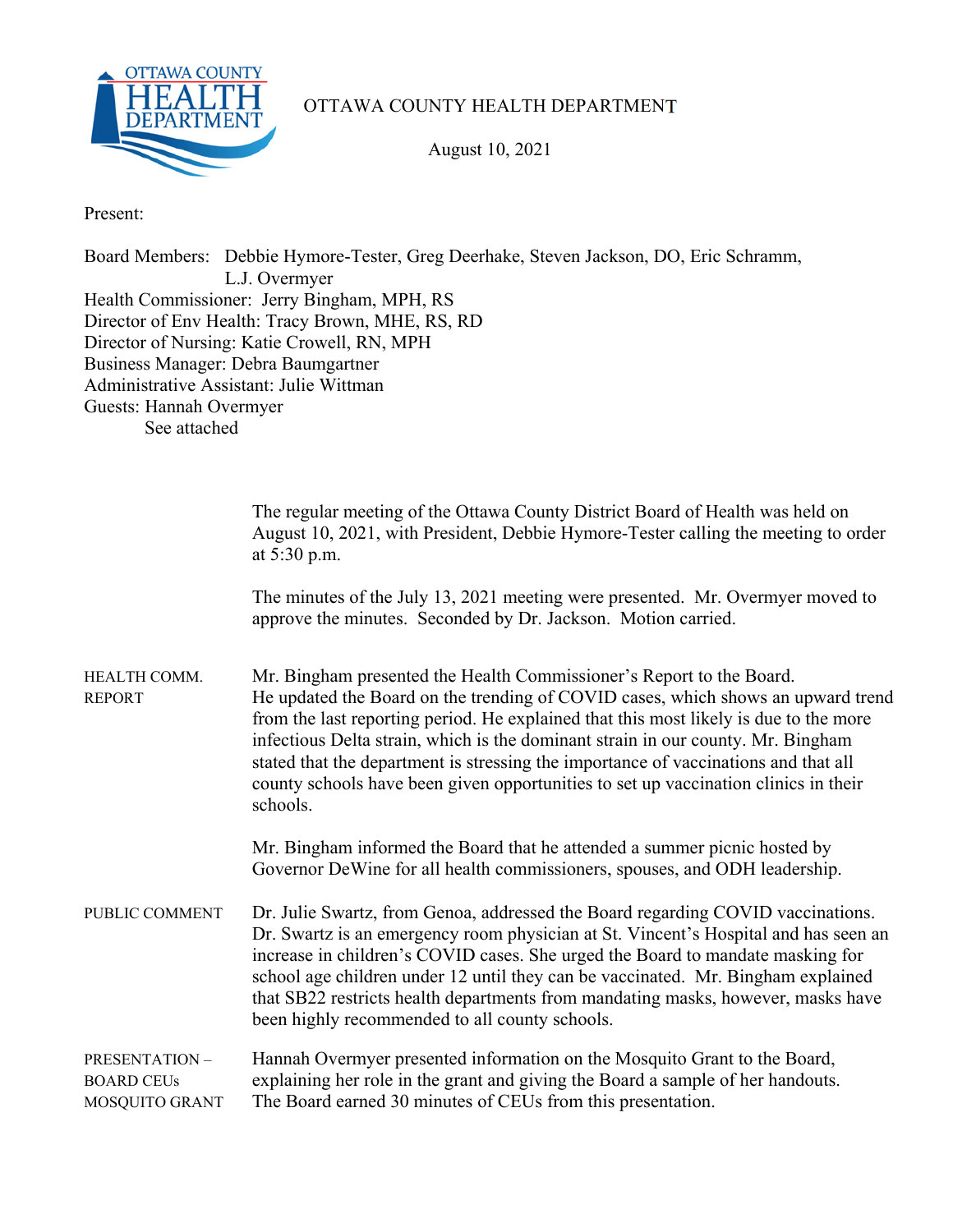| <b>PERRY</b><br><b>WATER VARIANCE</b>                     | Ms. Brown informed the Board that Brianna Perry has requested a variance from the<br>Board of Health for her residence at 16600 W. Trowbridge Rd., Graytown, so that she<br>can reuse an existing well on the property. Due to a hardship, she will not be able to<br>drill a new well. Dr. Jackson moved to grant the variance to Brianna Perry, with the<br>following stipulations: (1) A registered private water contractor verifies that the<br>surface condition of the well casing is undamaged, not deteriorated, in good condition<br>and the depth of the well casing is at least $25$ feet in length; $(2)$ There is no direct<br>infiltration of the surface water; $(3)$ The well pump is functioning properly; $(4)$ The<br>well is capable is meeting the bacterial water quality standards in in paragraph $(K)$ of<br>rule 3701-28-04 of the Administrative Code; and (5) An application/ permit for a<br>private water system must be obtained prior to any work being done on the well.<br>Seconded by Mr. Schramm. Motion carried. |
|-----------------------------------------------------------|--------------------------------------------------------------------------------------------------------------------------------------------------------------------------------------------------------------------------------------------------------------------------------------------------------------------------------------------------------------------------------------------------------------------------------------------------------------------------------------------------------------------------------------------------------------------------------------------------------------------------------------------------------------------------------------------------------------------------------------------------------------------------------------------------------------------------------------------------------------------------------------------------------------------------------------------------------------------------------------------------------------------------------------------------------|
| <b>PERFORMANCE</b><br><b>MGMT PLAN</b>                    | Mr. Bingham presented the Board with the Performance Management Plan, which<br>will be in effect for 1 year so that approval of the next Performance Management Plan<br>will coincide with the 3-year cycle of the department's Strategic, Workforce<br>Development, and Quality Improvement Plans. Mr. Schramm moved to approve the<br>Performance Management Plan. Seconded by Mr. Overmyer. Motion carried.                                                                                                                                                                                                                                                                                                                                                                                                                                                                                                                                                                                                                                         |
| <b>QI PLAN</b>                                            | Mr. Bingham presented the Board with the Quality Improvement Plan, which<br>will be in effect for 1 year so that approval of the next Quality Improvement Plan will<br>coincide with the 3-year cycle of the department's Strategic, Workforce<br>Development, and Performance Management Plans. Dr. Jackson moved to approve<br>the Quality Improvement Plan. Seconded by Mr. Overmyer. Motion carried.                                                                                                                                                                                                                                                                                                                                                                                                                                                                                                                                                                                                                                               |
| <b>PERSONNEL</b><br>1. D. Segaard-Resign                  | Mr. Bingham informed the Board that Dawn Segaard resigned her position as Clerical<br>Supervisor, effective August 31, 2021. Mr. Deerhake moved to accept Dawn<br>Segaard's resignation. Seconded by Dr. Jackson. Motion carried.                                                                                                                                                                                                                                                                                                                                                                                                                                                                                                                                                                                                                                                                                                                                                                                                                      |
| 2. M. Daniels-Hire                                        | Mr. Bingham stated that Mary Daniels has been selected to fill the full time Clerical<br>Specialist position, effective August 16, 2021. He added that she is interested in the<br>recently posted Clerical Supervisor position. Mr. Overmyer moved to hire Mary<br>Daniels as a Clerical Specialist, effective August 16, 2021. Seconded by Dr. Jackson.<br>Motion carried.                                                                                                                                                                                                                                                                                                                                                                                                                                                                                                                                                                                                                                                                           |
| <b>GRANTS /</b><br><b>CONTRACTS</b><br>1. A. Schriner-WIC | Mr. Bingham requested Board approval to renew the current contract with<br>Arlene Schriner, RD, LD, to provide dietician services as part of the WIC<br>Program, with no rate changes to the contract. Mr. Deerhake moved to authorize<br>Mr. Bingham to renew the contract with Arlene Schriner to provide dietician services<br>for the WIC Program. Seconded by Mr. Schramm. Motion carried.                                                                                                                                                                                                                                                                                                                                                                                                                                                                                                                                                                                                                                                        |
| 2. PH Workforce Dev                                       | Mr. Bingham requested Board approval to apply to ODH for a \$180,000 Public<br>Health Workforce Development Grant, for the purpose of restructuring or bolstering<br>up the department's workforce to better prepare for emergency response. Dr. Jackson<br>moved to authorize Mr. Bingham to apply for the Public Health Workforce<br>Development Grant. Seconded by Mr. Overmyer. Motion carried.                                                                                                                                                                                                                                                                                                                                                                                                                                                                                                                                                                                                                                                    |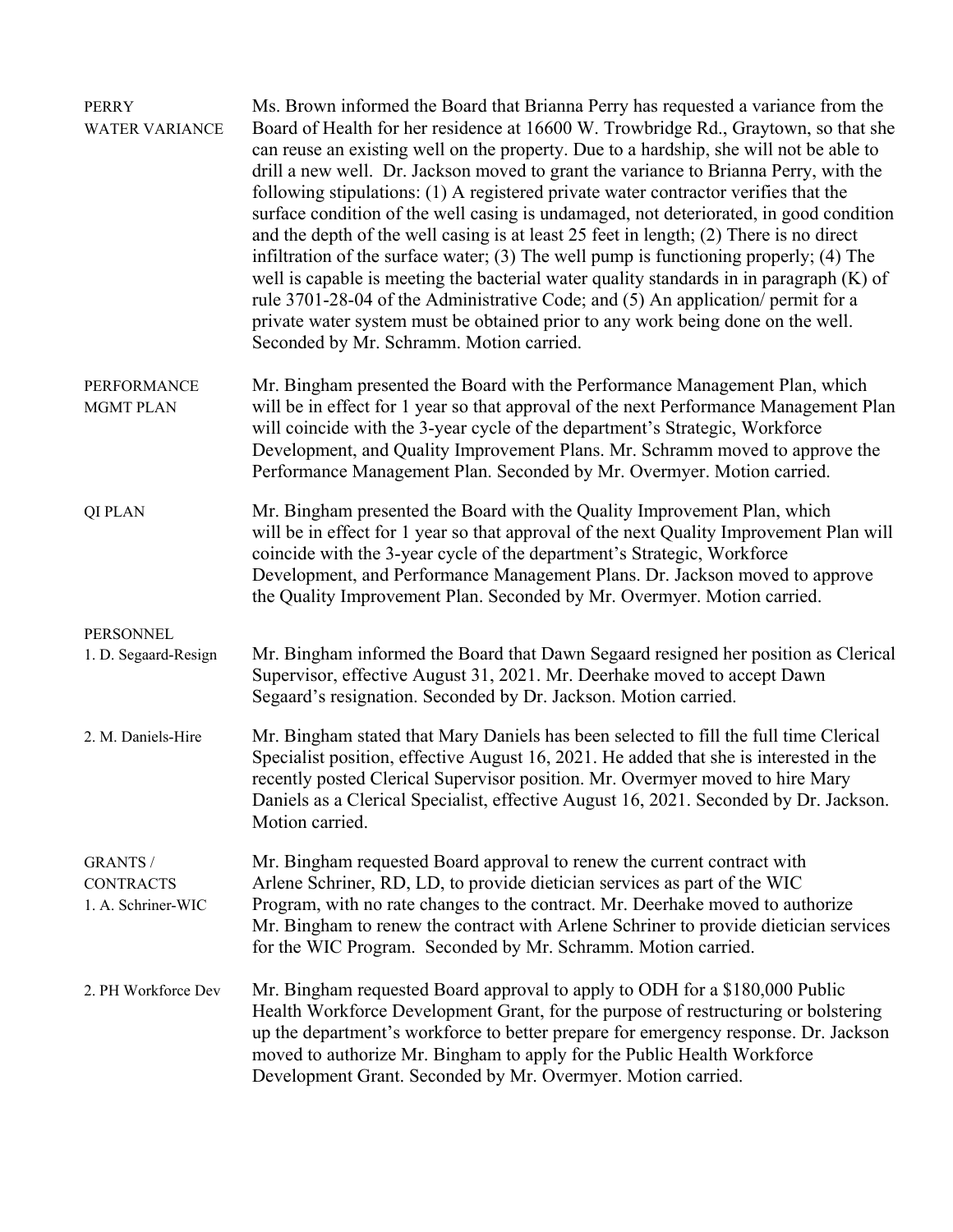| <b>DIVISION REPORTS</b><br>1. Nursing | Ms. Crowell reported that the Nursing Division's immunization clinics are picking up<br>due to school vaccinations, and that additional walk-in COVID vaccination clinics<br>will be added. She stated that flu clinic preparations have begun as well.                                                                                            |                                                                                                                                                                   |                                                                                 |  |  |
|---------------------------------------|----------------------------------------------------------------------------------------------------------------------------------------------------------------------------------------------------------------------------------------------------------------------------------------------------------------------------------------------------|-------------------------------------------------------------------------------------------------------------------------------------------------------------------|---------------------------------------------------------------------------------|--|--|
| 2. Env Health                         | Ms. Brown reported that the Environmental Health Division should complete all<br>seasonal food inspections prior to Labor Day, with camp and beach inspections<br>already completed. She added that the Water Pollution Control Loan Fund (WPCLF)<br>Program is on-track to utilize all funding for 2021.                                          |                                                                                                                                                                   |                                                                                 |  |  |
| 3. Health Ed/Accred                   | Mr. Bingham informed the Board that a customer satisfaction survey is up and<br>running and that the department has begun utilizing the credit card machine for walk-<br>in customers. He stated that application will be made to the Public Health<br>Accreditation Board (PHAB) to come out of approved archive for Accreditation this<br>month. |                                                                                                                                                                   |                                                                                 |  |  |
| FINANCIAL REPORT                      | Ms. Baumgartner presented the July 2021 Board of Health Financial Report.                                                                                                                                                                                                                                                                          |                                                                                                                                                                   |                                                                                 |  |  |
| <b>MEETINGS</b>                       | Dr. Jackson moved to approve attendance at the following meetings:                                                                                                                                                                                                                                                                                 |                                                                                                                                                                   |                                                                                 |  |  |
|                                       | 09/10/21                                                                                                                                                                                                                                                                                                                                           | Outbreak Investigation Training by ORBIT ODH - Bowling<br>Green (Capuano, Niese)<br>AOHC Fall Conference – Columbus (Bingham, McLean)<br>$09/13/21$ ]<br>09/15/21 |                                                                                 |  |  |
|                                       |                                                                                                                                                                                                                                                                                                                                                    |                                                                                                                                                                   |                                                                                 |  |  |
|                                       | Seconded by Mr. Schramm. Motion carried.                                                                                                                                                                                                                                                                                                           |                                                                                                                                                                   |                                                                                 |  |  |
| <b>BILL APPROVALS</b>                 | carried.                                                                                                                                                                                                                                                                                                                                           |                                                                                                                                                                   | Mr. Overmyer moved to pay the bills. (Attached) Seconded by Mr. Schramm. Motion |  |  |
|                                       | <b>Next Meeting Date</b>                                                                                                                                                                                                                                                                                                                           |                                                                                                                                                                   | September 21, 2021 at 5:30 p.m. $-$ Third Tuesday                               |  |  |
|                                       | Being no further business, the meeting was adjourned.                                                                                                                                                                                                                                                                                              |                                                                                                                                                                   |                                                                                 |  |  |
|                                       | Respectfully Submitted,                                                                                                                                                                                                                                                                                                                            |                                                                                                                                                                   |                                                                                 |  |  |
|                                       | Gerald W. Bingham, MPH, RS<br><b>Health Commissioner</b><br>Secretary                                                                                                                                                                                                                                                                              |                                                                                                                                                                   | Debbie Hymore-Tester<br>President                                               |  |  |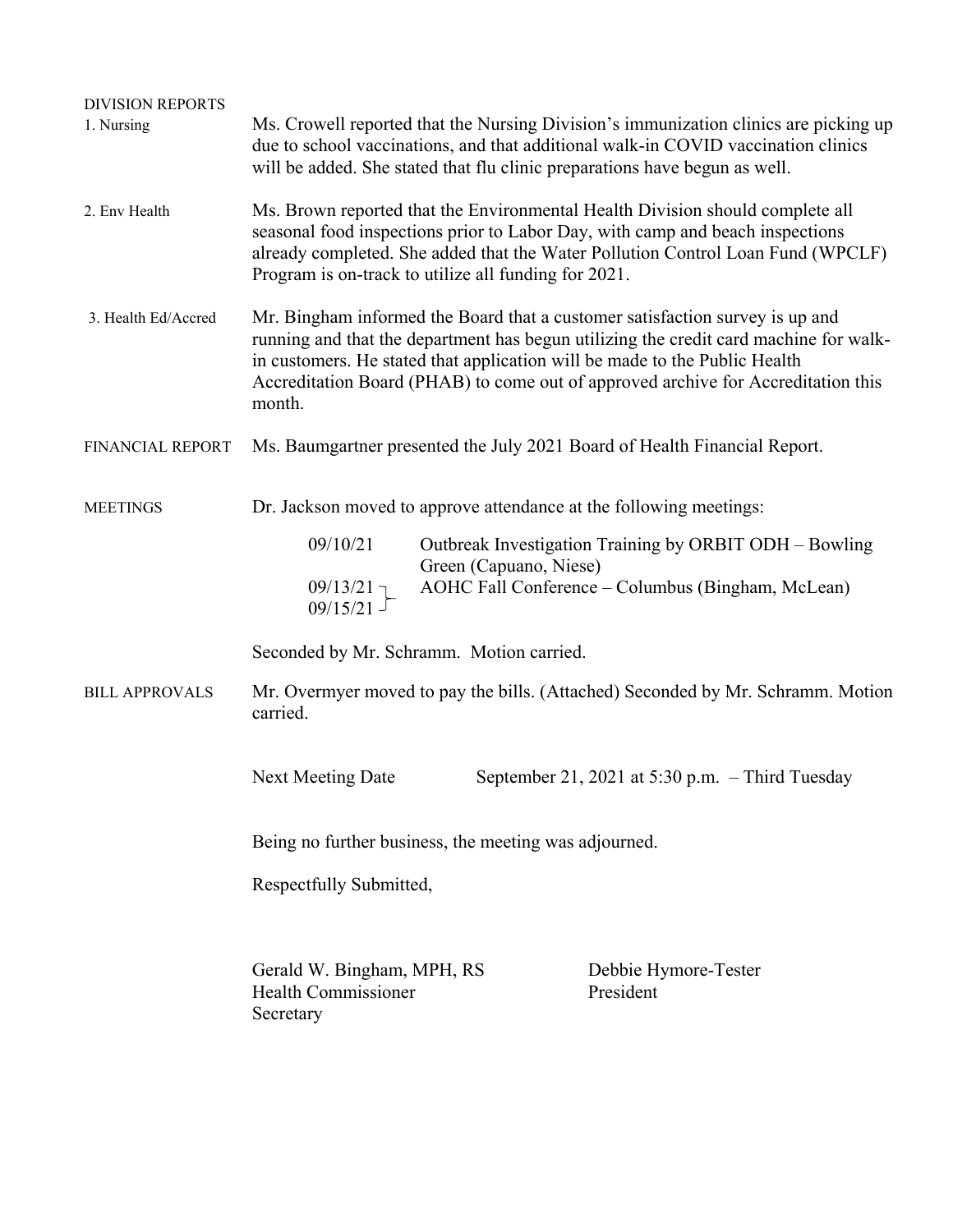

OTTAWA COUNTY BOARD OF HEALTH **MEETING August 10, 2021** 

## **ATTENDANCE**

| <b>Print Name</b>                  | <b>Business Name</b>     |
|------------------------------------|--------------------------|
| Julie Sweistz MD<br>$\overline{ }$ |                          |
|                                    |                          |
|                                    |                          |
|                                    |                          |
|                                    |                          |
|                                    |                          |
|                                    |                          |
|                                    |                          |
|                                    | $\mathcal{M}$            |
|                                    |                          |
|                                    | $\langle \alpha \rangle$ |
|                                    |                          |
|                                    |                          |
| $\langle \psi \rangle$             |                          |
|                                    | the control of the       |
|                                    |                          |
|                                    |                          |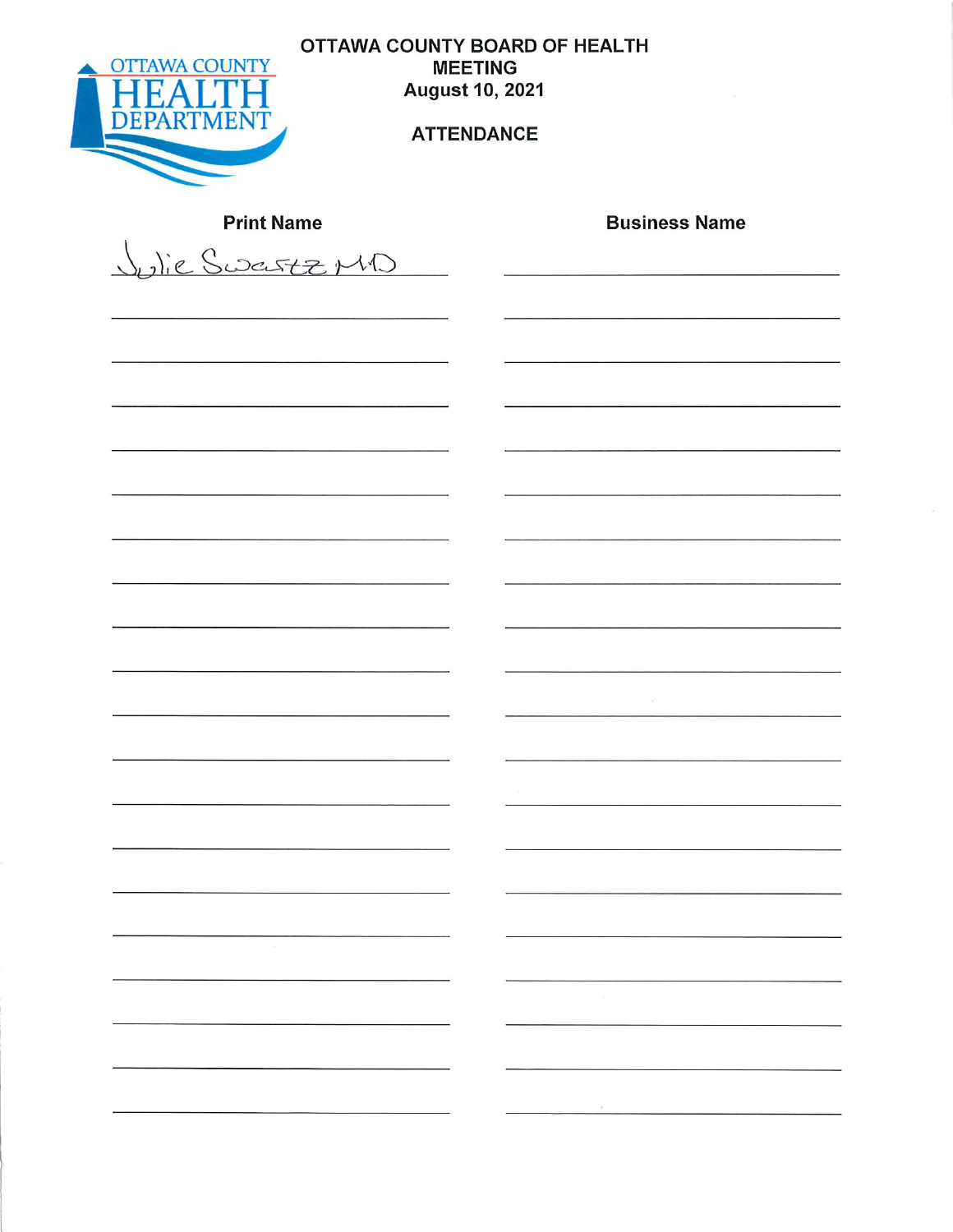## BILLS PAID AUGUST 2021

| AETNA                          | \$815.22    | <b>KASEYA</b>              | \$1,108.08  |
|--------------------------------|-------------|----------------------------|-------------|
| HH OVERPAYMENT REFUND          |             | WEBROOT/VSA PROFESSIONAL   |             |
| <b>ALLSHRED SERVICES</b>       | \$62.85     | LUDU                       | \$170.00    |
| <b>SHREDDING</b>               |             | <b>WPCLF EPA REFUND</b>    |             |
| <b>AOHC</b>                    | \$370.00    | <b>MAGRUDER HOSPITAL</b>   | \$7.28      |
| AOHC FALL CONFERENCE-DR M      |             | <b>LIDOCAINE</b>           |             |
| AOHC                           | \$330.00    | <b>MCCLOSKEY</b>           | \$6.72      |
| AOHC FALL CONFERENCE-JB        |             | <b>TRAVEL - JULY</b>       |             |
| <b>BAUMGARTNER</b>             | \$4.48      | <b>MERCK</b>               | \$4,690.38  |
| <b>TRAVEL - JULY</b>           |             | <b>GARDASIL</b>            |             |
| <b>BINGHAM</b>                 | \$45.92     | <b>MILLER BOAT LINE</b>    | \$342.00    |
| TRAVEL - JULY                  |             | <b>FERRY TICKETS</b>       |             |
| <b>BROWN</b>                   | \$185.36    | <b>NIESE</b>               | \$79.52     |
| <b>TRAVEL - JULY</b>           |             | TRAVEL - JULY              |             |
| <b>CAPUANO</b>                 | \$81.76     | <b>NIKOLAJEVS</b>          | \$200.00    |
| TRAVEL - JULY                  |             | <b>WPCLF EPA REFUND</b>    |             |
| CASTALIA TRENCHING & READY MIX | \$28,220.00 | <b>OVERMYER</b>            | \$80.00     |
| <b>SEWAGE SYSTEM WPCLF</b>     |             | BOARD MTG 08/10/21         |             |
| CONCORDANCE HEALTHCARE         | \$127.46    | <b>OVERMYER</b>            | \$520.80    |
| <b>SUPPLIES FOR JULY</b>       |             | TRAVEL - JULY              |             |
| <b>DEERHAKE</b>                | \$80.00     | PERRY PROTECH              | \$72.95     |
| BOARD MTG 08/10/21             |             | COPIER SERVICE FOR 09/21   |             |
| <b>DOUGHERTY</b>               | \$100.00    | PERRY PROTECH              | \$96.63     |
| <b>WPCLF EPA REFUND</b>        |             | OVERAGE FOR 07/21          |             |
| ERIE COUNTY GENERAL HEALTH     | \$252.00    | <b>PERS</b>                | \$13,406.42 |
| WATER SAMPLES - JULY           |             | PERS PAYMENT AUGUST        |             |
| ESOLUTIONS, INC.               | \$97.38     | RIVERVIEW INDUSTRIES, INC. | \$1,076.28  |
| HH FILE TRANSFER SERVICES      |             | CUST. SERV FOR 07/21       |             |
| <b>FACER</b>                   | \$363.44    | <b>RUSH</b>                | \$408.24    |
| TRAVEL - JULY                  |             | TRAVEL - JULY              |             |
| <b>FOX</b>                     | \$23.52     | SANDATA TECHNOLOGIES       | \$125.00    |
| TRAVEL - JULY                  |             | HOME PRO SERVICES-AUGUST   |             |
| FP MAILING SOLUTIONS           | \$192.00    | SANOFI PASTEUR, INC.       | \$4,351.02  |
| POSTAGE MACH LEASE 07-09       |             | <b>MENACTRA/ADACEL</b>     |             |
| <b>FRIENDS OFFICE</b>          | \$93.98     | SANOFI PASTEUR, INC.       | \$3,117.04  |
| SUPPLIES - JULY                |             | <b>MENACTRA</b>            |             |
| <b>GEOPHYTA</b>                | \$6,352.50  | <b>SCHRAMM</b>             | \$80.00     |
| <b>WPCLF HSTS SYSTEM</b>       |             | BOARD MTG 08/10/21         |             |
| <b>GILSON</b>                  | \$200.00    | <b>SCHRINER</b>            | \$150.00    |
| <b>WPCLF EPA REFUND</b>        |             | SRVCS 7/30/21              |             |
| <b>HEIN</b>                    | \$127.68    | <b>SEGAARD</b>             | \$13.44     |
| TRAVEL - JULY                  |             | TRAVEL - JULY              |             |
| HYMORE-TESTER                  | \$80.00     | SHOPLET.COM                | \$247.75    |
| BOARD MTG 08/10/21             |             | SUPPLIES FOR AUGUST        |             |
| <b>JACKSON</b>                 | \$80.00     | TREASURER OF STATE         | \$210.00    |
| BOARD MTG 08/10/21             |             | <b>MARCS RADIOS</b>        |             |
| JEFF KURAS EXCAVATING, LLC     | \$4,375.00  | <b>TRISTANO</b>            | \$187.60    |
| SEWAGE SYSTEM WPCLF            |             | TRAVEL - JULY              |             |